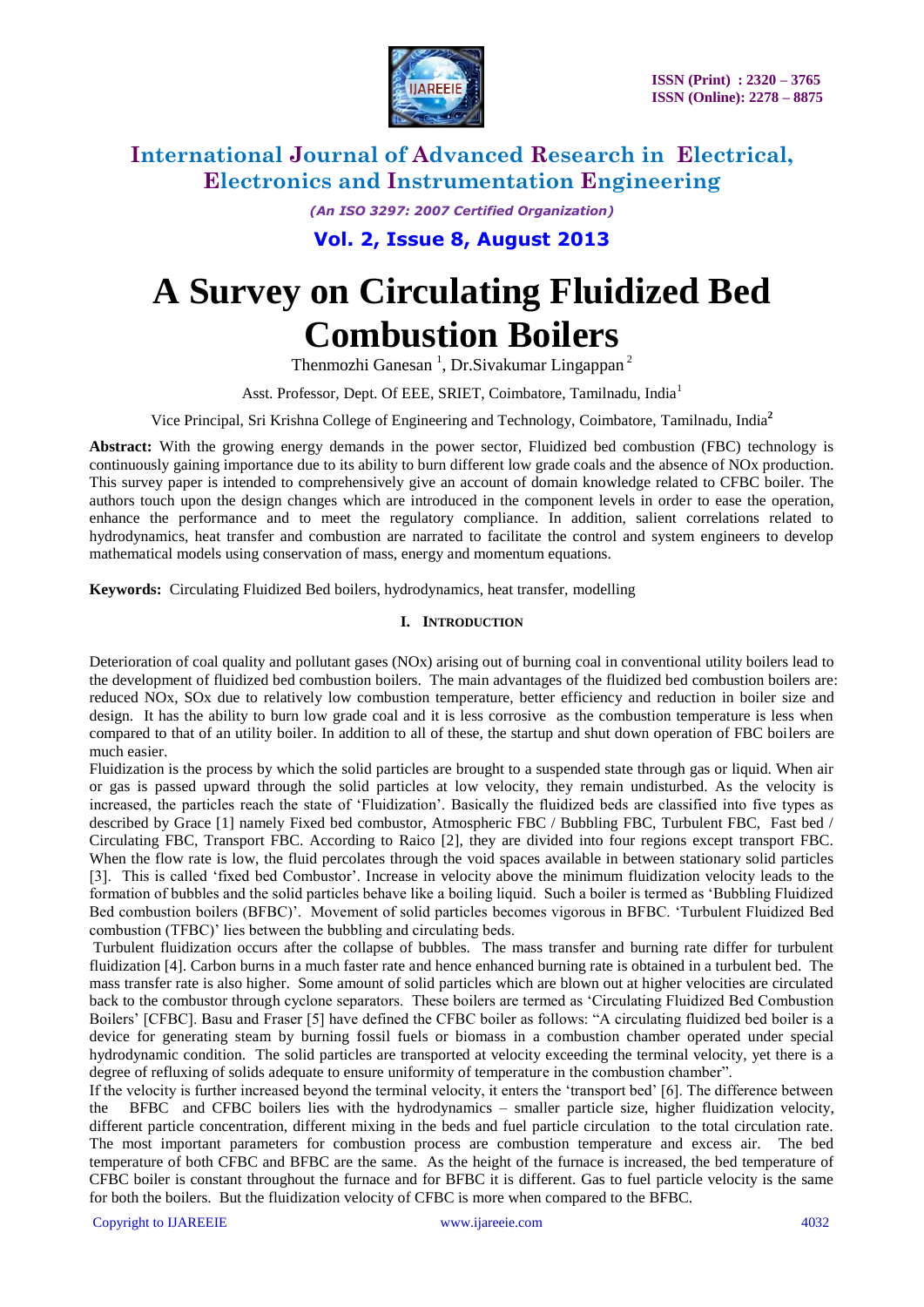

*(An ISO 3297: 2007 Certified Organization)*

### **Vol. 2, Issue 8, August 2013**

According to Bo Leckner [7], if the fluidization velocity is increased the size of the bubbles formed increases. Hence the area of the cross section of combustor has to be increased. The heat transfer is higher for CFBC than BFB boilers and the heat transfer is mainly due to particle convection. The combustion efficiency in CFBC is increased due to the recirculation of solid particles. Limestone added to CFBC boiler reduces the Sox and NOx. It is comparatively less than BFBC boilers.

There are several reasons why CFBC technology is well suited. Some of them are: fuel flexibility, ability to burn low grade coal, good emission control of  $SO_2$ , NOx, better efficiency, no need of fuel pulverization, easy startup and shut down operation and is less corrosive[8]. Instead of coal, M. Miccio, F. Miccio [9] stated that liquid fuels can also be used for the combustion in CFBC boilers. Variables like Bed height, bed temperature, fluidizing velocity, excess air ratio for burning coal, primary to secondary air ratio remain the same for liquid fuels as that of coal except the fuel feeding system. Liquid bio oil produced from biomass using fast pyrolysis process can also be used [10]. The temperature in the furnace of CFBC boilers is comparatively less with that of the conventional utility boiler which results as the outlet steam temperature in the super heater and reheater may not attain the temperature dictated by turbine inlet. Hence the solid particles and the flue gases are circulated so that the outlet temperature of the super heater and reheater can be increased. This survey paper highlights on aspects such as hydrodynamics, heat transfer and combustion related to CFBC boilers and their important design details.



#### **II. CIRCULATING FLUIDIZED BED COMBUSTION BOILER AND VARIANTS IN COMPONENT DESIGN**

Fig.1: A typical Circulating Fluidized Bed Combustion Boiler

Copyright to IJAREEIE [www.ijareeie.com](http://www.ijareeie.com/) 4033 A typical CFBC boiler with its associated components is given in Fig.1. The boiler consists of a combustion chamber, a cyclone separator and a return leg for re-circulation of the bed particles [11]. The combustion chamber is enclosed with water-cooled tubes and a gas-tight membrane. The lower section of the combustion chamber is covered with refractory with openings for introducing fuel, limestone, secondary air, recycled ash, one or more gas or oil burners for start-up and bottom ash drains. Most of the combustion occurs in the lower section, while the heat transfer to the walls is achieved mainly by particle convection and radiation in the upper section of the combustion chamber. The cyclone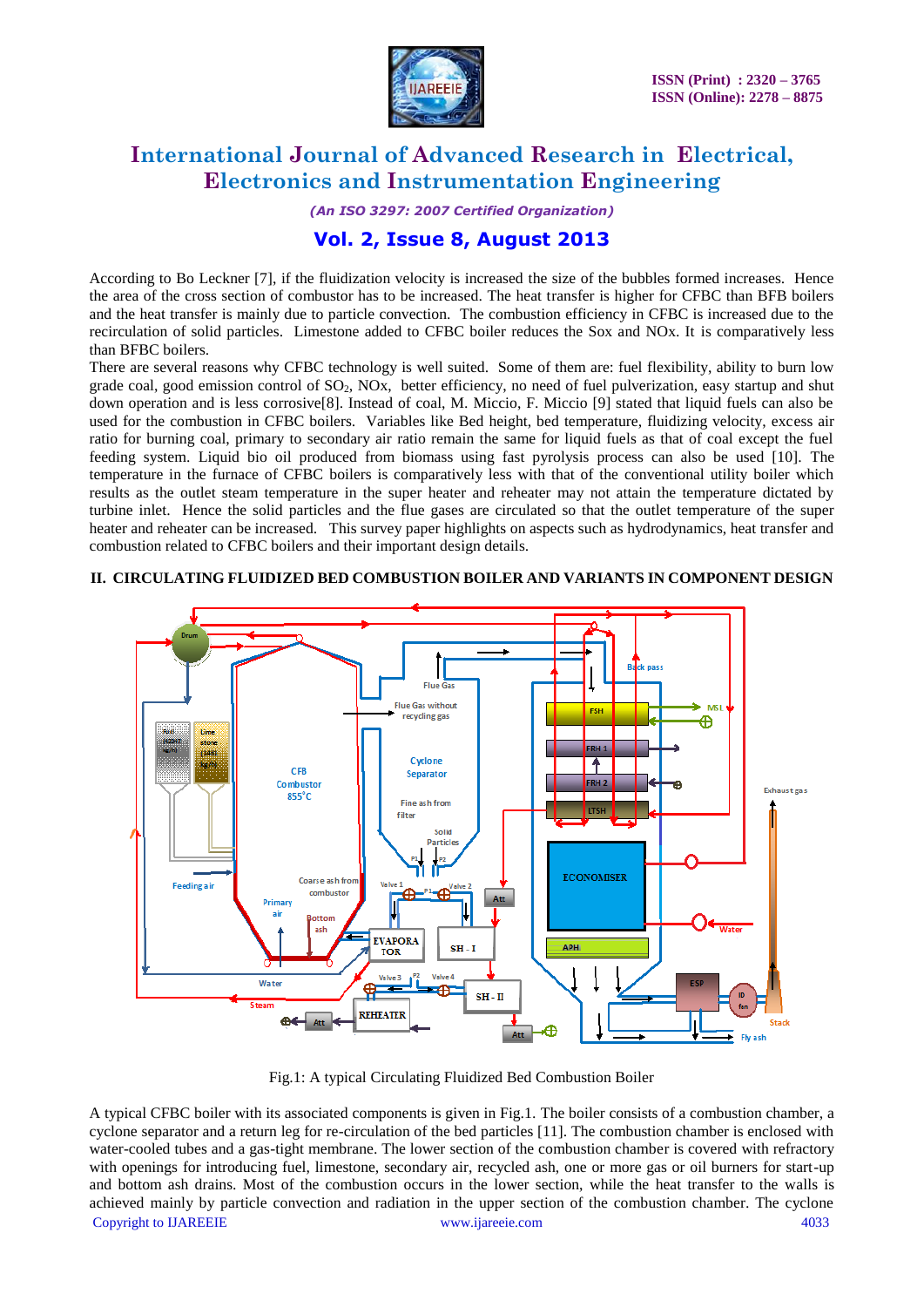

*(An ISO 3297: 2007 Certified Organization)*

### **Vol. 2, Issue 8, August 2013**

separator can be water-cooled, steam-cooled or without cooling and is designed to separate the entrained solids from hot flue gas and return them through the return leg and possible loop seal.

The gas velocity employed in a CFB is usually in the range 4.5 to 6 m/s. Air is fed to the unit as primary air, secondary air for fuel and limestone feed, air to the loop seal and fluidizing air to the ash classifier. The bottom ash classifier is designed to remove larger bed particles and recycle small particles back to the combustion chamber for improved heat transfer. The operating bed temperature is usually in the range of 850-900 °C, but in the case of low grade fuels the bed temperature can even be below 800  $^{\circ}$ C. The temperature ranges around 850 $^{\circ}$ C optimizing the sulphur capture efficiency of limestone, combustion efficiency, NOx content and agglomeration of the bed material as well.

The flue gases from the cyclones goes to the back-pass of the boiler and the bed particles are re-circulated to the combustion chamber through fluidised bed heat exchangers. There are four such fluidised bed heat exchangers namely Super heater I, super heater II, evaporator, and reheater. The combustion chamber is enclosed with water-cooled tubes and a gas-tight membrane. The lowest part of the combustion chamber is refractory-lined. The boiler has two super heaters namely final super heater (FSH) and low temperature super heater (LTSH), a bank of economisers. The super heaters, economizer and air pre-heater are located in the back-pass. The flue gas goes through the back-pass to the electrostatic precipitator and, finally, flue gases are blown to the stack. Ash is removed from the bottom of the combustion chamber by the ash-drain system. The lime feeding system is used when sulphur capture is needed.

Design changes are introduced in the component levels in order to ease the operation, to enhance the performance or meet the regulatory compliance. The following paragraphs give an account of such design modifications as appeared in the literature. Design of CFBC includes the design of riser, cyclone separator, heat exchangers etc. The CFBC boiler has external heat exchangers and has two cyclone separators [12]. Modification in the cyclone separator is made as the temperature profile is higher. The width of the cyclone inlet duct is reduced and the vortex finder is extended [13]. Fluidizing nozzle modification (T-style) leads to pressure minimization. The performance of the CFBC boiler such as combustion efficiency, stability etc is improved by slightly modifying the cyclone separator, nozzle and ash reinjection system.

Li Zhao, Xiangdong Xu [14] describes a new design model called "cell model method" and split the furnace into three regions and each region has different velocity. The regions are high velocity combustion region, low velocity heat transfer region and medium velocity suspension region. The differential velocity CFBC combustor improves the efficiency of the combustion. Circulation of bed material is by discrepancy of entrainment at differential air velocity. The velocity is in the order of 3-5m/s in the main bed and is 0.3 to 0.8 m/s in the additional bed.

A continuous stirred tank reactor model of CFBC has been proposed [15] and in this model coal, limestone, ashes which are collected in the furnace are mixed and blown into the furnace by the primary air. This method is stable and is preferred during startup, shutdown operations and during abnormal conditions. Q. H. Li, Y. G. Zhang, A. H. Meng [16] developed a novel model of CFBC called horizontal CFBC. It consists of primary, secondary combustion chambers, cyclone separator, heat recovery area, burnout chamber loop seal etc. Here the overall height of the boiler is reduced. The flow is a multi pass flow. The dilute zone comprises of upper part of primary furnace, secondary furnace and the combustion chambers whereas the dense zone is the lower part of the furnace. The solid entrained enters into the primary, secondary, third chamber, cyclone, loop seal etc and finally into the dense bed.

Sung Won Kim et.al [17] has defined CFBC based on the solids flow characteristics in a loop seal. If the solid inventory is maintained a constant and if the solid circulation increases with decrease in gas velocity, then the pressure drop across the down comer and riser increases. The flow rate of solid particles increases with the increase in aeration rate and solid inventory which results in the drop in the pressure and increase in voidage. All these are obtained with a pneumatically operated pseudo-mechanical valve for loop seal.

Loop seal operation of CFBC has four sections namely the riser, cyclone separator, loop seal section – supply chamber and recycle chamber. In the normal CFBC, the solid particles are sent to riser through cyclone separator. In P.Basu and L.Cheng [18], the solid particles which are accumulated in the cyclone separator drops into the loop seal chamber and due to the air in the chamber they are re-circulated to the riser without a pump. This is due to pressure difference between the riser and standpipe. When the riser gas velocity varies, the operating range of the loop seal aeration also changes. Loop seal air velocity increases which lead to the increase in solids flow through this loop seal. Solids flow rate decreases as standpipe size increases at constant loop seal air rate. Slit size of loop seal has no effect on solids flow rate. For given loop seal aeration rate, smaller particles will have a higher solids flow rate. Solids flow rate increases as solids inventory.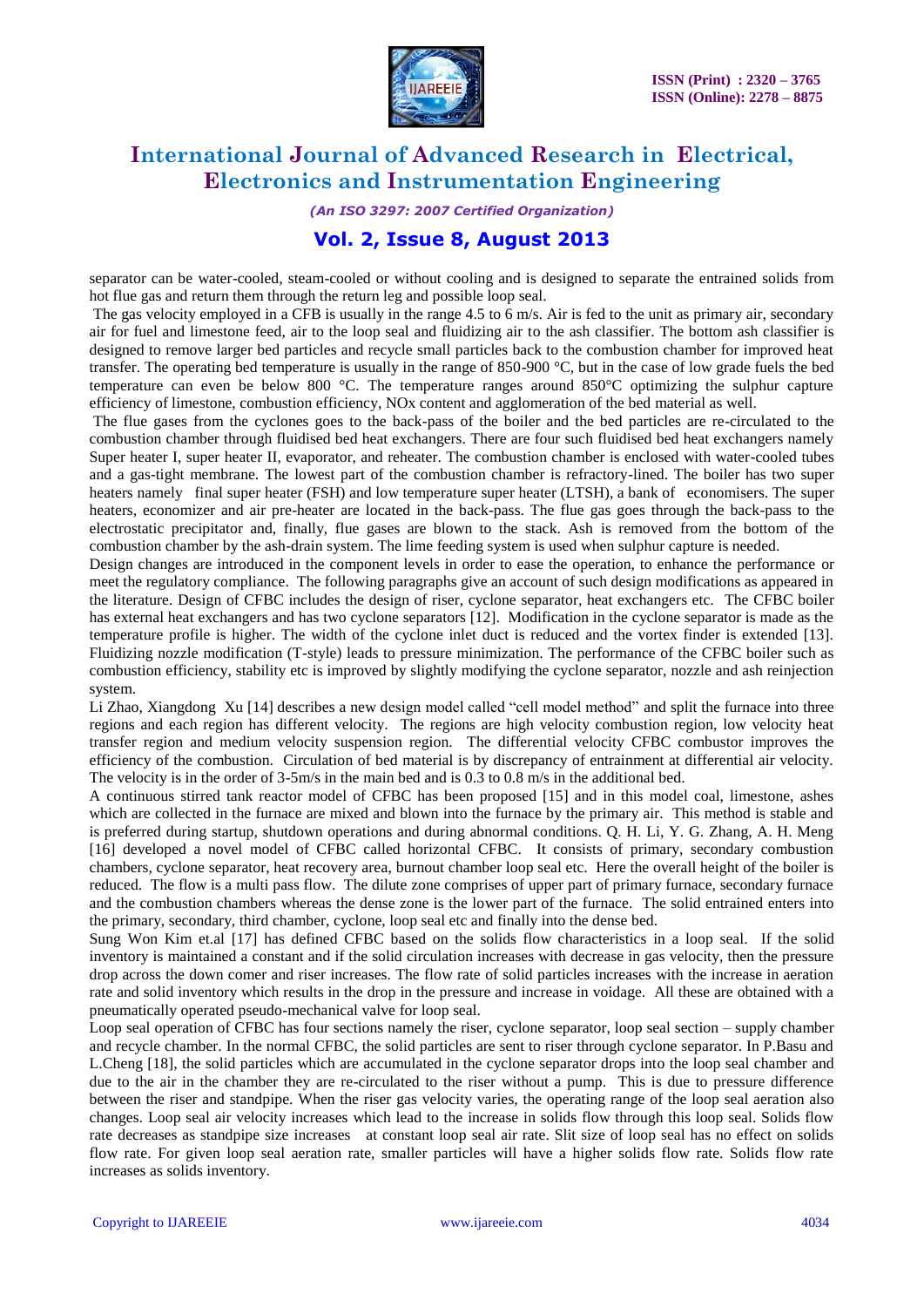

*(An ISO 3297: 2007 Certified Organization)*

### **Vol. 2, Issue 8, August 2013**

Independent of the different operating conditions, the solid particles concentration is low in the centerline of the combustor and it is more towards the wall region. This shows the presence of core-annulus type of CFBC combustor [19]. The bottom zone height of the riser is mainly due to the pressure drop in the riser. For the same operating conditions, the pressure drop of a taller bottom zone riser is more when compared to the shorter bottom zone riser.

Addition of wing walls in two different locations namely (a) the middle of the left wall and at the top of the riser (b) the middle of the left wall and 1.3m below the roof and the effect of heat transfer due to the wing walls are well explained by Animesh Dutta and P. Basu [20]. It has been stated that the hydrodynamic conditions of water wall and wing wall are entirely different and the heat transfer coefficient of wing wall is lower than that of water wall irrespective of the position and operating condition. When the wing wall is placed at the top of the riser, the heat transfer coefficient is more than that of the wing wall placed at the mid height of the riser. The solids flow downward when the wing walls are placed on the top of the riser but the flow is upwards when it is in the middle of the riser.200MW Tonghae CFBC boiler demonstrated initially  $[21]$  had certain drawbacks such as higher SO<sub>2</sub> emissions, higher temperature profile etc. Modification of Cyclone separator has an advantage of reduced temperature profile and  $SO_2$  emissions. The solid hold up in the dense phase decreases and the particle circulation ratio increases. Hence the efficiency is increased.

Though superficial velocity plays an important role in deciding the performance of the boiler, bed inventory and ash circulation rate also play an important role [22]. Ash coolers are used for circulating the ash and the design of cyclone separators should be such a way that efficiency is maintained better. Laboratory results yield the result that in the freeboard section the small coal particles are easily burnt whereas the large particles are burnt in the dense bed. Further, the particle size distribution plays an important role in determining the heat release during combustion [23], [24].

Anusorn Chinsuwan and Animesh Dutta [25] have investigated a mechanism for the heat transfer between bed to water wall using a longitudinal finned membrane. Experiments are carried out using three different test tubes namely the membrane tube, membrane tube with longitudinal fin at the crest and membrane tube with two longitudinal fins at 45˚ on both sides of the crest for the same hydrodynamic conditions. Experiments show that the heat transfer in the conventional membrane is improved by using a longitudinal finned membrane on the tube surface. The membrane tube has the highest HTC.Jun Su and Xiaoxing Zhao [26] have shown that power requirement and erosion rate is reduced by improving the efficiency of the cyclone. . Zhang P et al., [27] have stated that the heat transfer rate varies based on the heating surface arrangements made on the top of the furnace.

For a typical 300MWe CFBC boiler - with the basic components such as furnace, four cyclone separators - four double loop seal system is designed [28]. Heat transfer coefficient is reduced along the furnace height. Similarly the heat transfer coefficient is more at the corners rather than the centre of water walls. Pneumatically operated external heat exchangers are developed to control the gas- solid flow in the CFBC. The main advantage is that the heat transfer in the external heat exchangers can be adjusted by means of height of the chamber. The air flow can also change the heat transfer rate. Also an empirical relation between mass flow rate of solids and its pressure drop has been obtained [29], [30].

$$
G_s = C_D 2\rho (1 - \varepsilon_{mf}) \Delta P_O
$$
 (i)

CFBC boiler bottom ash has more physical heat. This heat is reclaimed [31] by means of a Fluidized bed ash cooler called CFBAC. This is applied to 300MW CFBC boiler. Experimental set up shows that the CFBAC had good particle flow characteristics. Fluidizing velocity and height of separation are the two important parameters in this design. This has good cooling effect and energy conservation.

Industrial CFBC's are operated at low operating pressures. Evaporation of water is more in CFBC's operating at low operating pressure. To avoid over heating of flue gas at furnace exit, the evaporator tubes are submerged. But the submerged tubes get affected by erosion. In order to alleviate the erosion to the submerged tubes, Evaporating Loop Seal (ELS) has been developed [32]. ELS work at lower fluidization velocity and hence erosion is alleviated.

Internal recirculation-CFBC boilers are developed by Babcock and Wilcox and it has two stage impact solids separator namely the primary and the secondary stage. The secondary stage is multi stage dust collector. The main advantages as described by M.Maryamchik [33], Belin.F [34] are high solid collection efficiency, controlled furnace temperature, high separator reliability etc. Feeding limestone leads to high sulphur retention. Fuel ash which is a combination of fly ash and bottom ash contains unburnt carbon particles and lime particles. Loffler et al., [35]; Hou et. al., [36] proved that by injecting  $NH_3$  at the entrance of the cyclone separator and circulating ashes significantly reduces the N<sub>2</sub>O emission which is an important pollutant in CFBC boilers.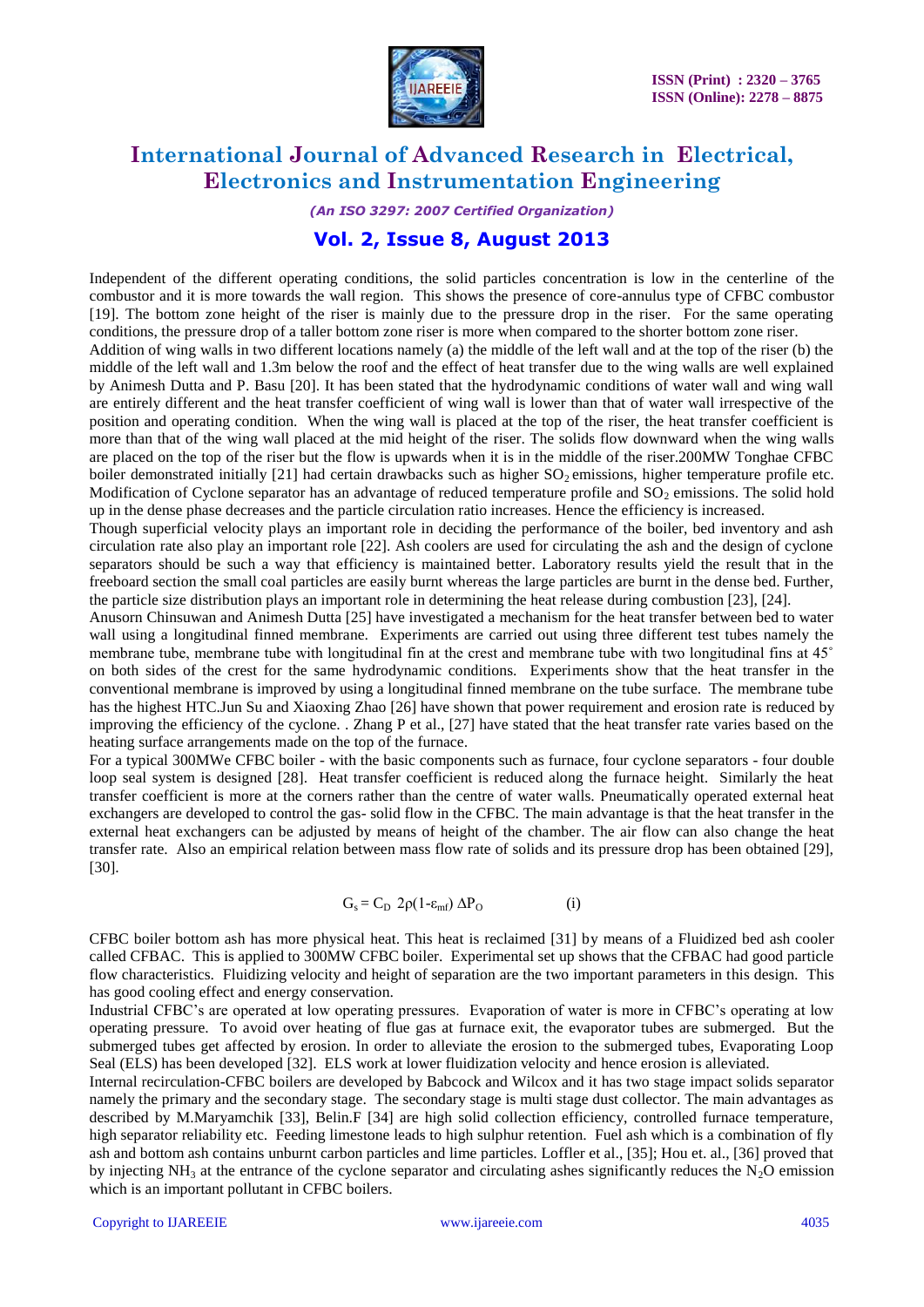

*(An ISO 3297: 2007 Certified Organization)*

### **Vol. 2, Issue 8, August 2013**

670t/h Solid – fuel combustion CFBC model with enriched oxygen described by J.Krzywanski et.al [37] has two different conditions. Combustion in a gas mixture based on  $O_2 - N_2$  and the other one without  $N_2$  that is  $O_2$ -CO<sub>2</sub>. The temperature in the bottom dense zone increases and hence enhanced heat transfer takes place in the oxygen enriched zone. CO<sub>2</sub> is more in the oxygen enriched CO<sub>2</sub> based gas mixture. Increase in CO<sub>2</sub> and decrease in CO leads to better efficiency. NOx is reduced in both the environments. This is one of the designs of CFBC boiler which yields better Heat Transfer Coefficient, better efficiency, lower emissions etc.

According to J.F. Li.et.al [38], the combustion of 300MWe CFBC boilers in China are unstable. Moreover slagging outside the furnace is more and cyclone separators are overheated. CFBC boilers with once through steam cycle has better efficiency when compared to the existing boilers as the  $CO<sub>2</sub>$  content is reduced [39]. While using this, the evaporation and economizer duties are reduced and the superheat duty is increased. Evaporation duty is reduced when the lower furnace refractory lining is thickened and when the evaporator wing walls are removed. 10% of tubes looping of platen super heaters are added to increase the superheat duty. Oxy-fuel combustion is oxygen fired CFBC which has major reduction in  $CO<sub>2</sub>$ . This is one of the Carbon capture and storage (CCS) technology. This has been described by Arto Hotta [40].

Different operational conditions such as excess air, bed operational velocity and particle diameter on bed temperature and the overall CO, NOx and  $SO_2$  emissions from the combustor are investigated [41] and are validated using 50 kW CFBC combustor and an industrial-scale 160 MW CFBC combustor which uses different types of coal. The effects of bed operational velocity and coal particle diameter on mean bed temperature and emissions of  $CO$ , NOx and  $SO<sub>2</sub>$ results have been investigated for three particle diameters (540, 651 and 852 μm) and for six bed operational velocity values (of about 4.15, 4.50, 5.00, 5.50, 6.00 and 6.50 ms<sup> $-1$ </sup>). Bed operational velocity has a more significant effect on CO emission than to bed temperature. Increasing excess air decreases  $SO<sub>2</sub>$  and NOx emissions. However, NOx emission increases with the operational bed velocity while  $SO<sub>2</sub>$  emission decreases.

The next important area of CFBC is controller design. Though all the fluidization types look similar, there exists some difference between them. PID controllers, fuzzy logic controllers are applied to CFBC by many authors. The main control loops in a CFBC boiler [42] are: Steam pressure (boiler load) control, Flue gas  $O_2$  content control, Combustion air distribution control, Drum level control, Superheated steam temperature control, Combustion chamber pressure control, Bed pressure control,  $SO<sub>2</sub>$  control.

#### **III.HYDRODYNAMIC BEHAVIOR AND HEAT TRANSFER OF CFBC**

All paragraphs must be indented. All paragraphs must be justified, i.e. both left-justified and right-justified.

The study of hydrodynamic behaviour leads to the understanding of gas- solid flow in the furnace under different operating modes. Hydrodynamics of solids are explained based on porosity or voidage of bed material, average gas velocity, mass flow rate of solid particles etc. Several authors have described the hydrodynamics of CFBC boilers in many ways. The hydrodynamics mainly depend on bed pressure drop; solid particles concentration, fluidization velocity and circulation rate of solid particles.

The bed pressure drop varies for circular and non circular bed [43] and packed bed [44] with fluidization height. During combustion process, due to collisions with inert bed particles, abration of char particles takes place and small particles of char separate from the main particles. This process is called attrition, and it depends on the coal type [45]. An understanding of solids suspension density both in axial and radial directions gives a better flow pattern which has an impact on heat transfer [46]. The correlations for these attributes namely the bed pressure drop, solid particles suspension density, circulation rate of solid particles, fluidization velocity and their impact on heat transfer are given in table 1 and 2 respectively.

Yue et al., [24]; Li et al., [16] state that there exists a post combustion of solids and gaseous particles in the cyclone separator and is sensitive to coal type, and it is severe when a low volatile anthracite coal is burnt. The particle size distribution, primary to secondary air ratio and fluidizing air flow rate plays a major role in the post combustion. Jun Su, Xiaoxing Zhao et.al. [26] have grouped the CFBC boiler based on the bed material. The effective material is the fine particles and ineffective material is the large material. The ineffective material remains in the bed while the fine particles are entrained out of the bed.

The heat transfer plays an important role in CFBC design. There exist three mechanisms for heat transfer. They are (i) fluid-to-particle heat transfer (ii) particle-to-fluid heat transfer and (iii) bed to wall heat transfer. Heat transfer between the medium and surface plays an important role in determining the efficiency of the combustion system. As far as the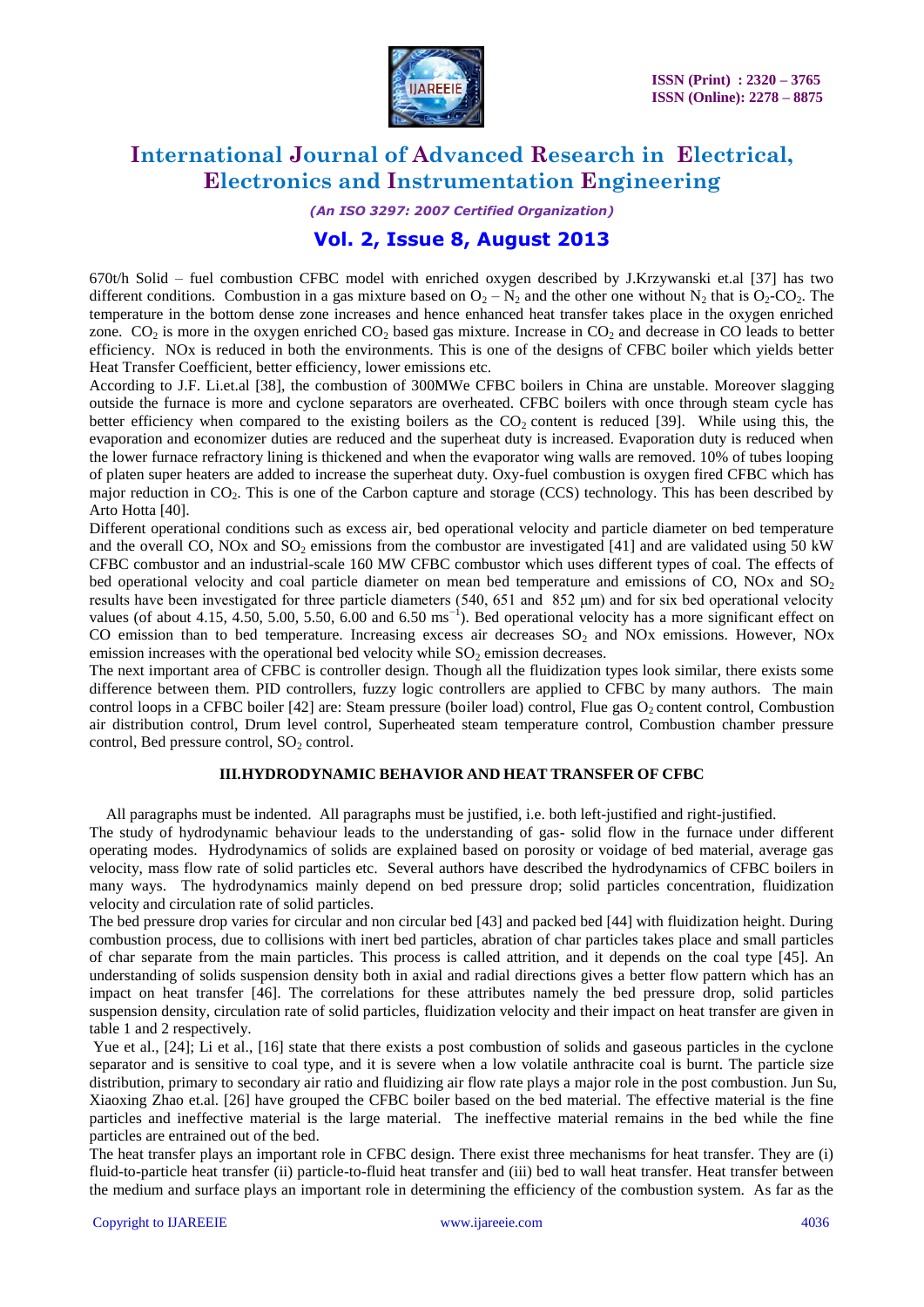

*(An ISO 3297: 2007 Certified Organization)*

### **Vol. 2, Issue 8, August 2013**

heat transfer is concerned, much heat is involved in the case of fixed bed and hence large temperature gradients are involved. The temperature gradient remains constant or it is maintained at constant by controlling continuous feed and circulation of solid particles. Gas to particle heat transfer coefficient can be calculated [47] using the Nusselt"s relation,

$$
N_u = 1.6 \times 10^{-12} (R_e / \epsilon)^{1.3} P_r^{0.33}
$$
 (ii)

where  $R_e$ ,  $P_r$  are defined in the table. The heat transfer between the fluid and particles are given in two forms [48] (i) for gas-solid and (ii) for liquid-solid fluidization. For Gas- solid system,

$$
h D_p / k = 0.015 ( D_p G / \mu)^{1.6} (C_p \mu / k)^{0.67}
$$
 (iii)

For Liquid- solid system,

$$
h D_p / k = 0.016 ( D_p G / \mu)^{1.3} (C_p \mu / k)^{0.67}
$$
 (iv)

Heat transfer from a fluidized bed to wall consists of three components namely Particle convection, Particle radiation and Gas convection. Here the particle convection and radiation are given the prime importance whereas the gas convection is generally disregarded as the density of gas is less than that of the solids [49]. Andersson and Leckner [50] explained that the overall heat transfer co-efficient is mainly due to convective heat transfer co-efficient and radiative heat transfer co-efficient of suspended particles. Thermal conductivity is also neglected when considering heat transfer in CFBC combustion systems [51]. Werdmann and Werther [52] have extracted the following correlation for the convective heat transfer coefficient

$$
h_c = 7.46 \times 10^{-4} \left(\frac{k_g}{a_p}\right) \rho_s^{0.562} \left(\frac{D_b \rho_g u_g}{\mu_g}\right)^{0.757} (v)
$$

The above correlation must be added to the radiative coefficient to obtain the overall heat transfer coefficient. By neglecting the heat radiation and convection in the dilute phase, a simpler empirical correlation for the overall heat transfer coefficient to the water wall of a CFBC presented [53] is given by

$$
h = 5\rho_s^{0.391} T_b^{0.408} \tag{vi}
$$

The overall heat transfer coefficient from bed to wall at the bottom dense zone is given [8] as

$$
h = 40(\rho_b)^{1/2} \tag{vii}
$$

where  $\rho_b$  is given by  $\rho_b = \rho(1-\varepsilon) + C \varepsilon$ 

Heat transfer from bed material to wall tube is given by

$$
Q_{bw} = hA_w(T_b - T_w)
$$
 (viii)

Several authors have described the structure of the riser as core and the annulus. The temperature of the core is greater than that the annulus and hence heat transfer between the thick wall and the annulus is less than the heat transfer between the thin walled annulus and the core [12]. The heat produced is more in the dense bed than the dilute bed. Radial or tangential injection of secondary air into CFBC riser also causes a change in the heat transfer coefficient. Yong Jun Cho [54] expressed that when the secondary air is injected in radial manner, convectional heat transfer coefficient increases while the overall coefficient decreases. With the tangential injection, the convective heat transfer coefficient increases and the particle convective heat transfer coefficient decreases.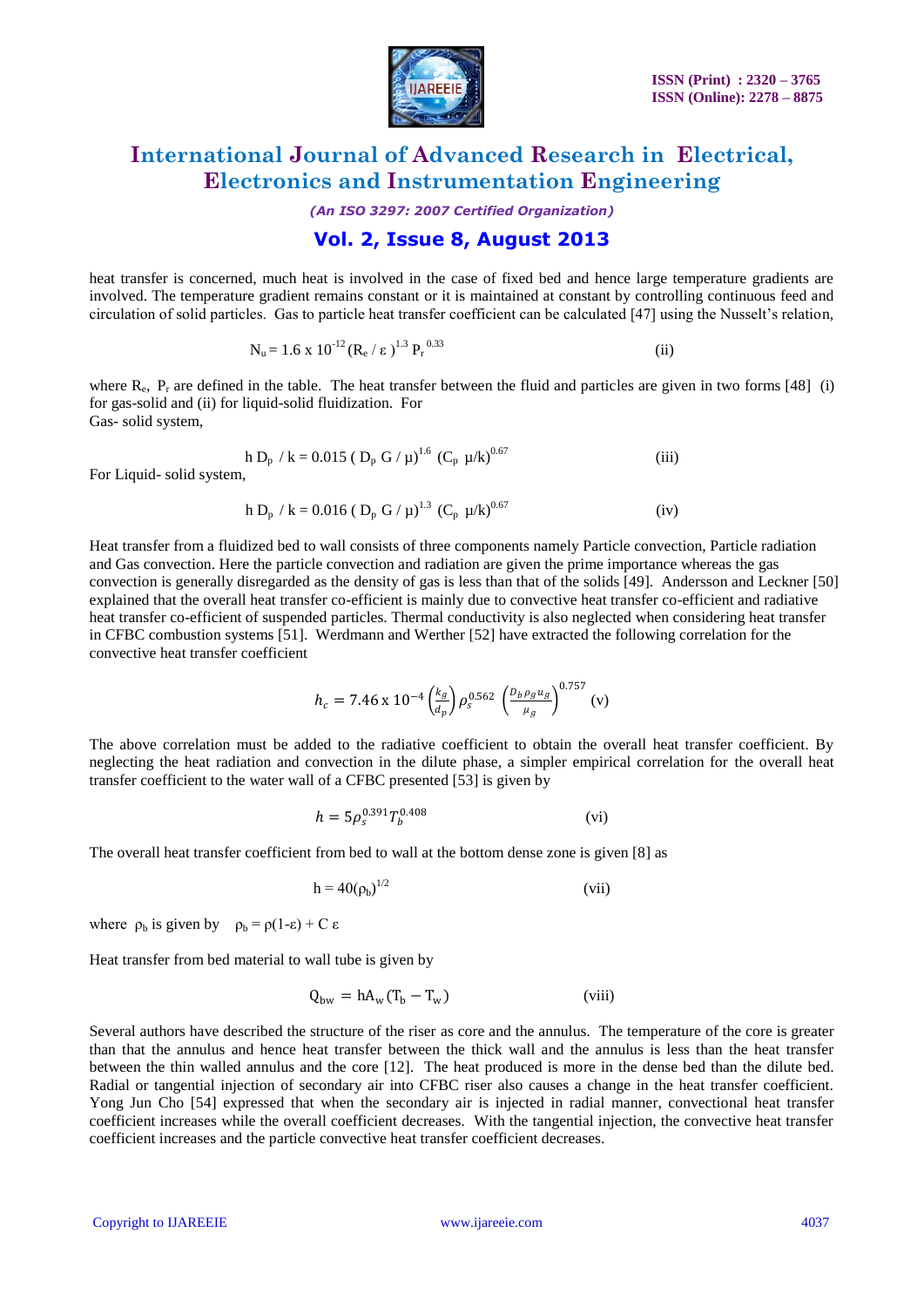

*(An ISO 3297: 2007 Certified Organization)*

### **Vol. 2, Issue 8, August 2013**

#### **IV.CONCLUSION**

Description on a typical circulating fluidized bed combustion boiler and narration on the design changes which are introduced in the component levels in order to ease the operation, enhance the performance and to meet the regulatory compliance are given. In addition, salient correlations related to hydrodynamics, heat transfer and combustion are provided. Mathematical modeling and simulation has been an effective tool in analyzing and optimizing the performance and diagnosing the faults. It is believed that this paper will be of use for control and system engineers to model CFBC boiler to analyze the plant performance during normal and abnormal situations and assess the efficacy of different control schemes to meet the performance criteria desired by the plant owners and operators.

#### **APPENDIX - NOMENCLATURE**

| $A_w$                  | Surface area of tube wall surface |
|------------------------|-----------------------------------|
| C                      | Gas concentration                 |
| $C_D$                  | Orifice discharge coefficient     |
| $D_h$                  | Bed diameter                      |
| $D_p$                  | Diameter of the particle          |
| G                      | Superficial velocity              |
| Gs                     | Mass flow rate of solids          |
| h                      | Net heat transfer coefficient     |
| k                      | Thermal conductivity of fluid     |
| $k_{g}$                | Thermal conductivity of the gas   |
| $T_b$                  | Bed temperature                   |
| $T_{w}$                | Wall temperature                  |
| $u_{\rm g}$            | Velocity of gas                   |
| $\Delta P_{\rm O}$     | Pressure drop in the orifice      |
| $\varepsilon_{\rm mf}$ | Voidage at minimum fluidization   |
| μ                      | Fluid viscosity                   |
| $\rho_{s}$             | Suspension density of the bed     |
| $\rho_g$               | Density of the gas                |
| $\mu_{g}$              | Viscosity of gas                  |
| $\rho_{\rm b}$         | Local bed density                 |
| ε                      | Voidage                           |

### **TABLE I**

#### **HYDRODYNAMICS IN CFBC**

| S.No | Symbol     |                                    | Parameter                                                                                                  | Formulae                                                                 | Ref. |
|------|------------|------------------------------------|------------------------------------------------------------------------------------------------------------|--------------------------------------------------------------------------|------|
|      | $\omega_a$ | $K_a$<br>$U_{c}$<br>$\rho_{\rm b}$ | mass flow rate of char consumed by attrition<br>attrition constant<br>char velocity<br>average bed density | $\omega_a = k_a \left( U_c - \frac{G_s}{\rho_b} \right) \frac{m_c}{d_c}$ |      |
|      |            | m <sub>c</sub><br>$d_c$            | char mass<br>carbon particle diameter                                                                      |                                                                          | 55   |
|      |            | $U_c$<br>$\rho_c$<br>$\epsilon$    | char velocity<br>char density<br>voidage                                                                   | $U_c = \frac{G_s}{(1-\epsilon)\rho_c}$                                   |      |
|      |            | $G_{s}$<br>U<br>$U_{\rm mf}$       | Circulation rate of particles<br>fluidization velocity<br>Minimum fluidization                             | $G_s = 785(U - U_{mf})exp(-6630d_c)$<br>where                            | 56   |
|      |            | $\rho_b$<br>M<br>$A_{b}$<br>H      | average density of the bed<br>the total mass of the bed<br>cross-sectional area of the bed<br>bed height   | M<br>$\rho_b = \frac{1}{A_b H}$                                          |      |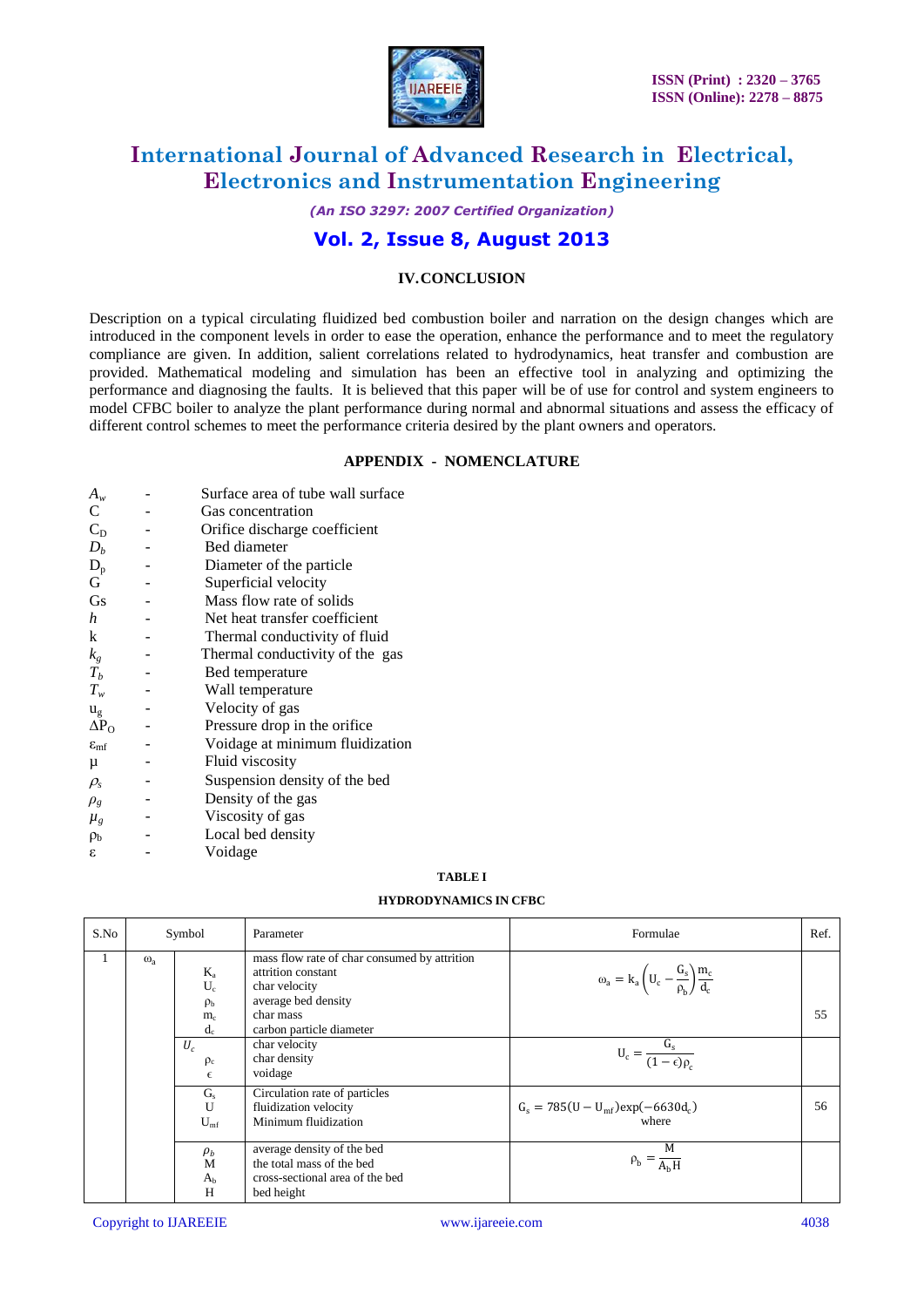

*(An ISO 3297: 2007 Certified Organization)*

# **Vol. 2, Issue 8, August 2013**

|                |            | $A_{r}$<br>$\mathsf{C}$<br>μ<br>$d_{n}$                                 | Archimedes number<br>Gas concentration<br>Viscosity<br>Mean particle diameter                                                                                      | $U_{\text{mf}} = \mu \left[ (33.7^2 + 0.0651 A_r)^{0.8} \right]$<br>$-33.7$ ] / C d <sub>n</sub>                                                                                                                      | 63             |
|----------------|------------|-------------------------------------------------------------------------|--------------------------------------------------------------------------------------------------------------------------------------------------------------------|-----------------------------------------------------------------------------------------------------------------------------------------------------------------------------------------------------------------------|----------------|
| $\overline{2}$ | $\omega_h$ | $C_g$<br>$A_{c}$                                                        | burning rate of char particles<br>oxygen concentration in the free stream<br>surface area of a char particle                                                       | $\omega_{\rm b} = \frac{C_{\rm g}}{1/_{\rm h_m} + 1/_{\rm k_c}} A_{\rm c}$                                                                                                                                            | 5              |
|                |            | $K_c$<br>$\mathbf E$<br>$A^*$<br>$\mathbb{R}$                           | char reaction rate coefficient<br>Activation energy<br>coefficient vary with the characteristics of coal<br>and its chemical composition<br>universal gas constant | $k_c = A' exp\left(\frac{-E}{RT}\right)$                                                                                                                                                                              | 66             |
|                |            | $d_c$<br>$d_e$                                                          | carbon particle diameter<br>molecular diffusivity of oxygen                                                                                                        | $h_m = \frac{12 Sh \varphi D_g}{d_e RT_m}$                                                                                                                                                                            |                |
|                |            | T <sub>b</sub><br>$T_{s}$<br>$T_m$                                      | bed temperature<br>particle temperature<br>mean temperature                                                                                                        | $Tm = \frac{Tb + Ts}{2}$                                                                                                                                                                                              |                |
|                |            | $\mathbf{S}_\mathrm{h}$<br>$\epsilon$<br>Re<br>Sc<br>$U_{s}$<br>$\mu_g$ | Sherwood number<br>Voidage<br>Reynolds number<br>Schmidt number<br>Slip velocity<br>Viscosity of gas                                                               | $Sh = 2\varepsilon + 0.69 \left(\frac{Re}{\varepsilon}\right)^{0.5} Sc^{0.33}$<br>Re = $\frac{u_s d_c \rho_g}{\mu_g}$<br>Sc = $\frac{\mu_g}{\rho_g D_g}$<br>Us = $\frac{u}{\epsilon} - \frac{Gs}{(1-\epsilon)\rho c}$ | 57             |
|                |            | $D_g$<br>T <sub>b</sub>                                                 | diffusivity coefficient<br>Bed temperature                                                                                                                         | $D_g = 8.677 \times 10^{-8} \frac{T_b^{1.75}}{R} \sqrt{2}}$<br>where                                                                                                                                                  |                |
|                |            | ς<br>$\mathbf{P}$                                                       | particle porosity<br>Pressure                                                                                                                                      |                                                                                                                                                                                                                       | 60             |
|                | $\Delta P$ | $L_f$<br>$\epsilon_{\rm f}$<br>$\rho_s$<br>$\rho_f$<br>g                | Bed Pressure drop<br>Bed height<br>Voidage<br>density of solid particles<br>density of fluidizing medium<br>acceleration due to gravity                            | $\Delta p = L_f \left(1 - \varepsilon_f \right) \left(\rho_s - \rho_f \right) g$                                                                                                                                      | $\mathfrak{F}$ |

#### **TABLE II**

### **HEAT TRANSFER IN CFBC**

| Sl.No | Symbol |                                                                                        | Parameter                                                                                                                                                                                                                           | Formulae                                                                                                                  | Ref. |
|-------|--------|----------------------------------------------------------------------------------------|-------------------------------------------------------------------------------------------------------------------------------------------------------------------------------------------------------------------------------------|---------------------------------------------------------------------------------------------------------------------------|------|
|       | $h_c$  | $\rho_s$<br>$\rho_{\rm g}$<br>$T_h$<br>$D_h$<br>$d_p$<br>$u_{g}$<br>$\mu_{g}$<br>$k_g$ | Convective heat transfer coefficient<br>suspension density of the bed,<br>density of the gas,<br>temperature,<br>bed diameter,<br>diameter of particle,<br>velocity of gas,<br>viscosity of gas<br>thermal conductivity of the gas. | $h_c = 7.46 \times 10^{-4} \left(\frac{k_g}{d_p}\right) \rho_s^{0.562} \left(\frac{D_b \rho_g u_g}{\mu_a}\right)^{0.757}$ | 52   |
|       | h      |                                                                                        | Overall heat transfer coefficient                                                                                                                                                                                                   | $h = 5 \rho_s^{0.391} T_h^{0.408}$                                                                                        | 53   |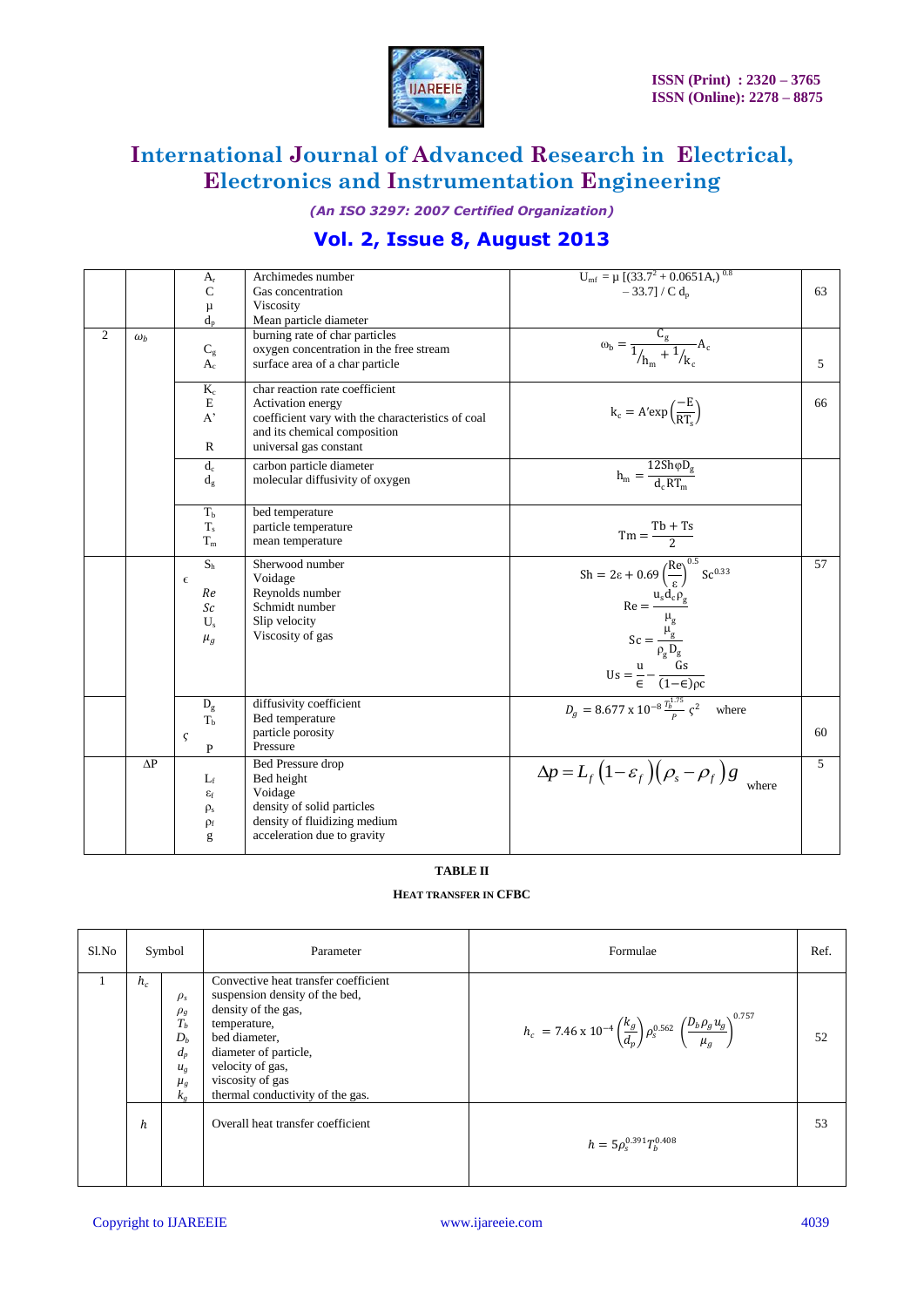

*(An ISO 3297: 2007 Certified Organization)*

# **Vol. 2, Issue 8, August 2013**

### **TABLE III IMPACT OF PROCESS / PHYSICAL PARAMETERS**

| Sl.No. | Parameters                                               | Authors/Year                                    | <b>Impact Of Parameters</b>                                                                                                                                                                                                                                                                                                                                                                                                   |  |
|--------|----------------------------------------------------------|-------------------------------------------------|-------------------------------------------------------------------------------------------------------------------------------------------------------------------------------------------------------------------------------------------------------------------------------------------------------------------------------------------------------------------------------------------------------------------------------|--|
| 1.     | velocity                                                 | G. Visser and M. Valk, 1993                     | Porosity and heat transfer co-efficient is defined as a function of<br>fluidizing velocity.<br>In low velocities, the particle convective component of heat transfer is<br>very low or negligible.                                                                                                                                                                                                                            |  |
|        |                                                          | Afsin Gungor, 2009                              | Operating velocity affects the efficiency of the system. Heat transfer,<br>Rhe-area ratio also affects the efficiency of the system.                                                                                                                                                                                                                                                                                          |  |
|        | particle size                                            | B.A.Andersson, 1998                             | Size of the Particle affects the heat transfer co-efficient.                                                                                                                                                                                                                                                                                                                                                                  |  |
| 2.     |                                                          | Yong Jun Cho et.al., 1996                       | The heat transfer co-efficient is high for smaller particles and low for<br>larger particles.                                                                                                                                                                                                                                                                                                                                 |  |
| 3.     | Circulation rate of<br>solids                            | Yong Jun Cho et.al., 1996                       | As the circulation rate of solids increases the heat transfer co-efficient<br>increases.                                                                                                                                                                                                                                                                                                                                      |  |
|        |                                                          | Werner.A, 2001                                  | The circulation rate of solid particles is a function of inventory and not<br>the superficial velocity.                                                                                                                                                                                                                                                                                                                       |  |
|        | Height of the<br>furnace                                 | Q. Wang et.al, 1999                             | As height of the furnace is increased the concentration of solid particles<br>is less both in the core and the annulus region.                                                                                                                                                                                                                                                                                                |  |
|        |                                                          | Leckner et.al, 2003                             | The heat transfer coefficient of wall to bed increases. As the height<br>increases the HTC decreases.                                                                                                                                                                                                                                                                                                                         |  |
| 4.     |                                                          | L.Huilin et.al, 2000                            | As the height of riser increases, the heat transfer due to radiation<br>decreases. Here the heat transfer due to convection is kept a constant<br>with low circulation rate and wide particle distribution. SO2 retention<br>is also included.                                                                                                                                                                                |  |
|        |                                                          | Zhang H. et. al, 2005                           | Peripheral heat transfer is not uniform throughout the riser and heat<br>distribution varies with the height.                                                                                                                                                                                                                                                                                                                 |  |
| 5.     | <b>Bed Pressure</b>                                      | A.V.S.S.K.S.Gupta and P.K.Nag,<br>2002          | When the pressure is low, the force which drags the solid particles is<br>less and hence the bed voidage is also less. When the bed voidage is<br>decreases the inventory increases.<br>Increase in pressure leads increased bed voidage in the bottom dense<br>region and decreased voidage in dilute region.<br>Heat transfer coefficient increases with increase in pressure, superficial<br>velocity and bed temperature. |  |
|        |                                                          | P.Basu, Nyoman.S.Winaya,<br>2002                | With increase in pressure, the thermal conductivity of gas particles<br>increases which leads to further increase in heat transfer co-efficient.                                                                                                                                                                                                                                                                              |  |
| 6.     | Particle size<br>distribution                            | Saastamoinen et.al,<br>2003                     | Particle size distribution affects heat transfer and flow dynamics in<br>boiler.                                                                                                                                                                                                                                                                                                                                              |  |
| 7.     | Particle<br>concentration                                | Wennan Zhang, 1995<br>Q. Wang et.al, 1999       | The particle concentration is more near the wall<br>The particle concentration is more in annulus region and it is less in the                                                                                                                                                                                                                                                                                                |  |
| 8.     | Solid mass                                               | L.Huilin et.al, 2000                            | core region.<br>Temperature of the gas is a function of solid mass inventory.                                                                                                                                                                                                                                                                                                                                                 |  |
| 9.     | inventory<br><b>Bed Temperature</b>                      | P.Basu, Nyoman.S.Winaya, 2002                   | Increase in bed temperature increases heat transfer coefficient.                                                                                                                                                                                                                                                                                                                                                              |  |
| 10.    | CO <sub>2</sub> concentration<br>at high<br>temperature  | P.Basu, Nyoman.S.Winaya, 2002                   | Volumetric concentration of $CO2$ increases the partial pressure of $CO2$ .<br>This leads to an increase in gas emissivity and radiative flux.<br>Hence the HTC increases as well as the emission increases.                                                                                                                                                                                                                  |  |
| 11.    | Addition of<br>limestone                                 |                                                 | When limestone is added, the heat transfer coefficient (both convection<br>and radiation) increases as the $CO2$ concentration is increased.<br>Otherwise the $O_2$ concentration is increased.                                                                                                                                                                                                                               |  |
| 12.    | Particle<br>suspension<br>density                        | Jim in Kim, Guiyoung Han,<br>Changkeun Yi, 2002 | The axial dispersion coefficient increases with increase in suspension<br>density and gas velocity                                                                                                                                                                                                                                                                                                                            |  |
|        | <b>Copyright to IJAREEIE</b><br>4040<br>www.ijareeje.com |                                                 |                                                                                                                                                                                                                                                                                                                                                                                                                               |  |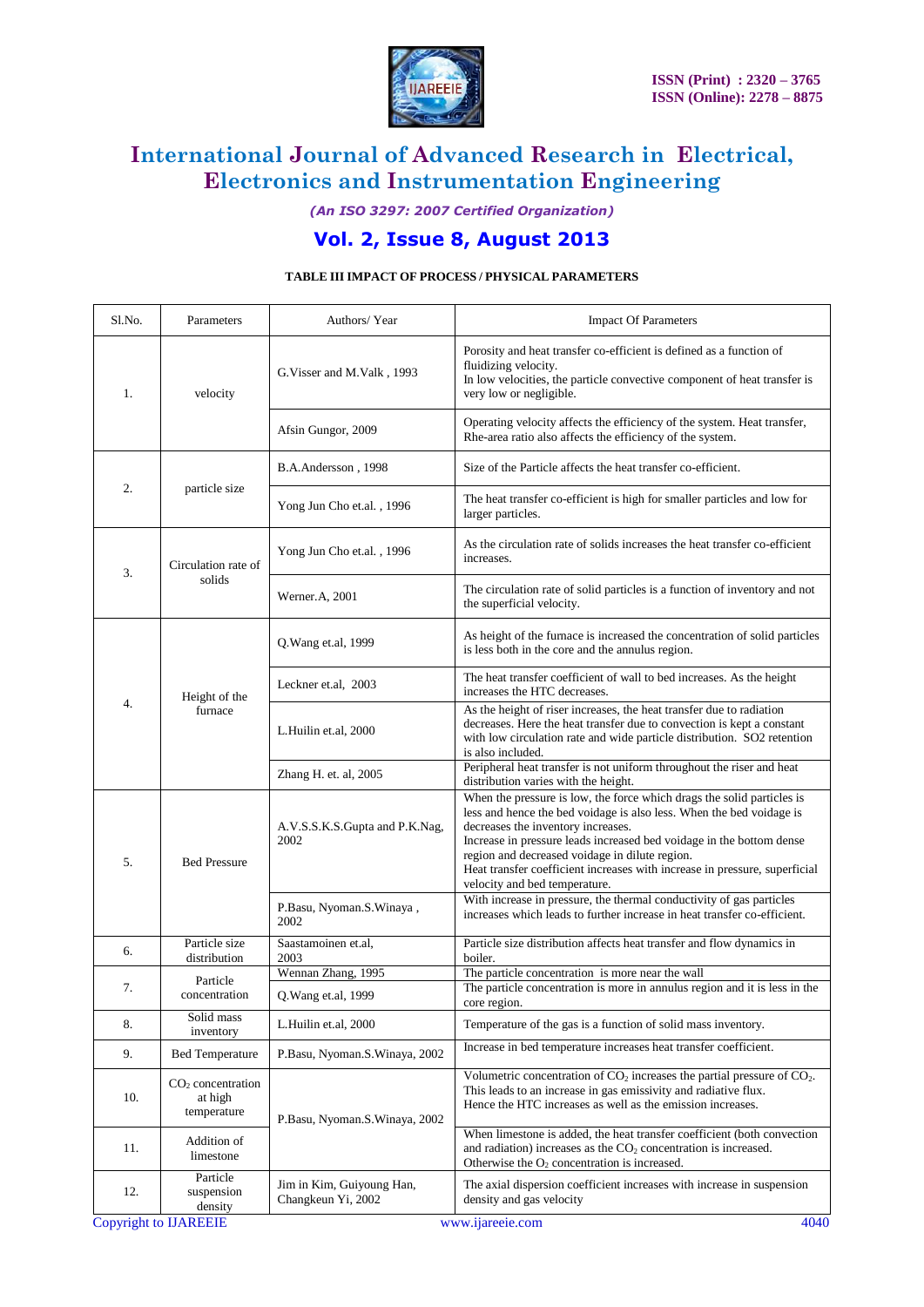

*(An ISO 3297: 2007 Certified Organization)*

### **Vol. 2, Issue 8, August 2013**

#### **ACKNOWLEDGMENT**

The authors would like to thank the Engineers of BHEL, Trichy and Corporate R&D, Hyderabad for useful discussions. Further the support and encouragement given by the Managements of Sri Krishna college of Engineering and Technology and Sri Ranganathar Institute of Engineering and Technology, Coimbatore are greatly acknowledged.

#### **REFERENCES**

- [1]. Grace, J. R., Heat Transfer in Circulating Fluidized Beds,"In Circulating Fluidized Bed Technology I", P. Basu (Eds.), Pergamon Press, Oxford, 63 72,1986.
- [2]. Raiko, R., Kurki-Suonio, I., Saastamoinen, J., & Hupa, M., "International Flame Research Foundation (IFRF)", Jyväskylä, 417-466, 1995.
- [3]. Kunii, D., Levenspiel, O.," Fluidization engineering". Butterworth-Heinemann, Boston, USA, 1991.
- [4]. Basu, P., Subbarao, D., An experimental investigation of burning rate and mass transfer in a turbulent fluidized bed, "Combust. Flame" 66, 261-269, 1986.
- [5]. Basu, P., & Fraser, SA., Circulating fluidized bed boilers–design and operations. Butterworth- Heinemann, Boston, 1991.
- [6]. Waqar Ali Khan, Khurram Shahzad, and Niaz Ahmad Akhtar, Hydrodynamics Of Circulating Fluidized Bed Combustor: A Review, "Journal of Pakistan Institute of Chemical Engineers", Vol. XXXVII, 1999.
- [7]. Bo Leckner, Fluidized Bed Combustion Research And Development In Sweden A Historical Survey, "Thermal Science:" Vol. 7 ,No. 2, Pp. 3-16, 2003.
- [8]. Basu, P., and Nag, P.K., Heat Transfer to the Walls of a Circulating Fluidized Bed Furnace A Review, "Chem. Eng. Science", 51 (1), 1 26, 1996.
- [9]. Miccio.M., Miccio.F., Fluidized Combustion Of Liquid Fuels: Pioneering Works, Past applications, Today's Knowledge And Opportunities, "Proceedings of the 20<sup>th</sup> International Conference on Fluidized Bed Combustion", 2009.
- [10]. Yrjo Majanne, Jani Laine, Jyri Kaivosoja, Petri Koykka, Modeling and simulation of interconnected CFB-boiler and fast pyrolysis processes Control design case, 18th IFAC World Congress Milano (Italy), August 28 – September 2, 2011
- [11]. Sivakumar L,Sundarraj S,Anandhi,T, System design document Software on dynamic modeling of CFBC furnace, "An Internal consultancy project" document prepared at Sri Krishna College of Engineering and Technology , Coimbatore and submitted to Corporate, R & D, BHEL, Hyderabad, India, 2010.
- [12]. Wang, Q., Zhonggyang Luo, Xuantian Li, Mengxiang Fang, Mingjiang Ni, Kefa Cen, "Energy" 24(1999) 633-653, 1999.
- [13]. Jong-Min Lee, Jae-Sung Kim, Jong-Jin Kim, CCT experience of Tong-Hae CFB boiler using Korrean Anthracite, "03 APEC Clean fossil energy technical and policy seminar", Korea, 2003.
- [14]. Li Zhao, Xiangdong Xu, A mathematical model for differential-velocity Circulating Fluidized Bed Boiler, "Journal of Thermal Science" , Volume 8, No.3, 1999.
- [15]. Xu Zhengyu, Niu Kai, The simulator model for a circulating fluidized bed boiler, "Computers and Applied Chemistry", vol 02, 2008.
- [16]. Li, Q. H., Zhang, Y. G., Meng, A. H., Design and Application Of Novel Horizontal Circulating Fluidized Bed Boiler, "Proceedings of the 20<sup>th</sup> International Conference on Fluidized Bed Combustion", 2009.
- [17]. Sung won kim, Won Namkung and Sang Done kim, Solids flow characteristics in loop seal of a circulating fluidized bed, "Korean journal of Chemical Engineering", 16(1),82-88, 1999.
- [18]. Basu, P., Cheng, L., An Analysis of Loop Seal Operations in a Circulating Fluidized Bed, "Transactions of Institution of Chemical Engineers", v. 78, Part A, pp 991 – 998, , Oct 2000.
- [19]. Malcus.S., Chaplin, G., Pugsley, T., The hydrodynamics of the of the high density bottom zone in a CFB riser analyzed by means of electrical capacitance tomography, "Chemical Engineering science", 55 , 4129 – 4138, 2000.
- [20]. Animesh Dutta, Prabir Basu[, An experimental investigation into the heat transfer on wing walls in a circulating fluidized bed boiler,](http://www.sciencedirect.com/science/article/pii/S0017931002001485) "International journal of heat and mass transfer", Volume 45, Issue 22, Pages 4479-4491, 2002.
- [21]. Lee,J.M., Jae sung kim, Jong Jin Kim, Evaluation of the 200 MWe Tonghae CFB boiler performance with cyclone modification, "Energy",28,575-589, 2003.
- [22]. Yang, H. R, Yue, G. X., Wang, Y., "Journal of Engineering for Thermal Energy and Power", 20(3),291-295,2005.
- [23]. Jin, X., Lu, J. F., Qiao, R., et al., "Clean Coal Technology", 5(1): 20-23, 1999.
- [24]. Yue, G. X., Lu, J. F., Zhang, H, et al. Design Theory of Circulating Fluidized Bed Boilers, "18th International Fluidized Bed Combustion Conference", May 18-21, Toronto Canada, 2005.
- [25]. Anusorn chinsuwan, Animesh Dutta, An investigation of the heat transfer behavior of longitudinal finned membrane water wall tubes in CFBC boilers, "Powder technology" , 193, 187-194, 2009.
- [26]. Jun Su, Xiaoxing Zhao, Jianchun Zhang, Aicheng Liu , Hairui Yang, Guangxi Yue, Zhiping Fu, Design and Operation Of CFB Boilers With Low bed Inventory, "Proceedings of the 20<sup>th</sup> International Conference on Fluidized Bed Combustion", 2009.
- [27]. Zhang, P., Lu, J. F., Yang, H. R., Zhang, J. S., Zhang, H., Yue, G. X., Heat Transfer Coefficient Distribution In The Furnace Of A 300MWe CFB Boiler, "Proceedings of the 20<sup>th</sup> International Conference on Fluidized Bed Combustion", 2009.
- [28]. Zhang Man, Bie Rushan, Yu Zezhing, Jiang Xiaoguo, Heat flux profile of the furnace wall of a 300 MWe CFB boiler, "Powder Technology", 203,548-554,2010.
- [29]. Xiong.B., Xiaofeng Lu, R.S.Amano, Hanzhou Liu,Gas-solid flow in an integrated external heat exchanger for CFB boiler, "Powder Technology",202,55,61,2010.
- [30]. Jones, D.R.M., Davidson, J.F., The flow of particles for a fluidized bed through orifice, "Acta4",180-192,1965.
- [31]. Bing zeng, Xiaofeng xu, Lu gan, Maolong Shu, Development of a novel fluidized ash cooler for CFB boilers: Experimental study and application, "Powder technology", 212, 151-160, 2011.
- [32]. Xuanyu Ji, Xiaofeng Lu, Xiaolei Xue, Honghao He, Wang,Q., Jianbo Li, Development On A Small Scale Industrial CFB Boiler With An Evaporating Loop Seal, "Applied Thermal Energy", 36, 464-471, 2012
- [33]. Maryamchik, M., Wietzke,D.L., B&W PGG IR CFB: Operating experience and new developments, "21<sup>st</sup> International; Fluid Bed Combustion Conference", Italy,2012.
- [34]. Belin,F., Marymchik, M., Walker, D.J., Wietzke, D.L., Babcock & Wilcox CFBC boilers- Design and experience, "16<sup>th</sup> International Conference on FBC", 2001
- [35]. Loffler., Wartha, C., Winter, F., and Hofbauer, H., "Energy & Fuel", 12:1024-1032, 2002.
- [36]. Hou, X. S., Zhang, H., Yue, 0. X, et al., Reduction of N20 and NO by NH3 on Circulating Ashes: The Effect ofO2 Concentration, "19th International Fluidized Bed Combustion Conference", Austria, Vienna, 2006.
- [37]. Krzywanski .J., Tomasz czakiert, Waldemar muskala, Robert secret, Wojciech Nowak, Modeling of solid fuel combustion in oxygen-enriched atmosphere in CFBC, "Fuel processing Technology", 91, pages 364-368, 2010.
- [38]. Li Zhao, Xiangdong Xu, A mathematical model for differential-velocity Circulating Fluidized Bed Boiler, "Journal of Thermal Science", Volume 8, No.3, 1999.
- [39]. Archie Robertson, Steve Goidich, Zhen Fan, 1300°F 800 MWe USC CFBC Boiler Design Study, Foster Wheeler, "20<sup>th</sup> International Conference on Fluidized Bed Combustion", Xi"an, China, May 18 – 20, 2009.